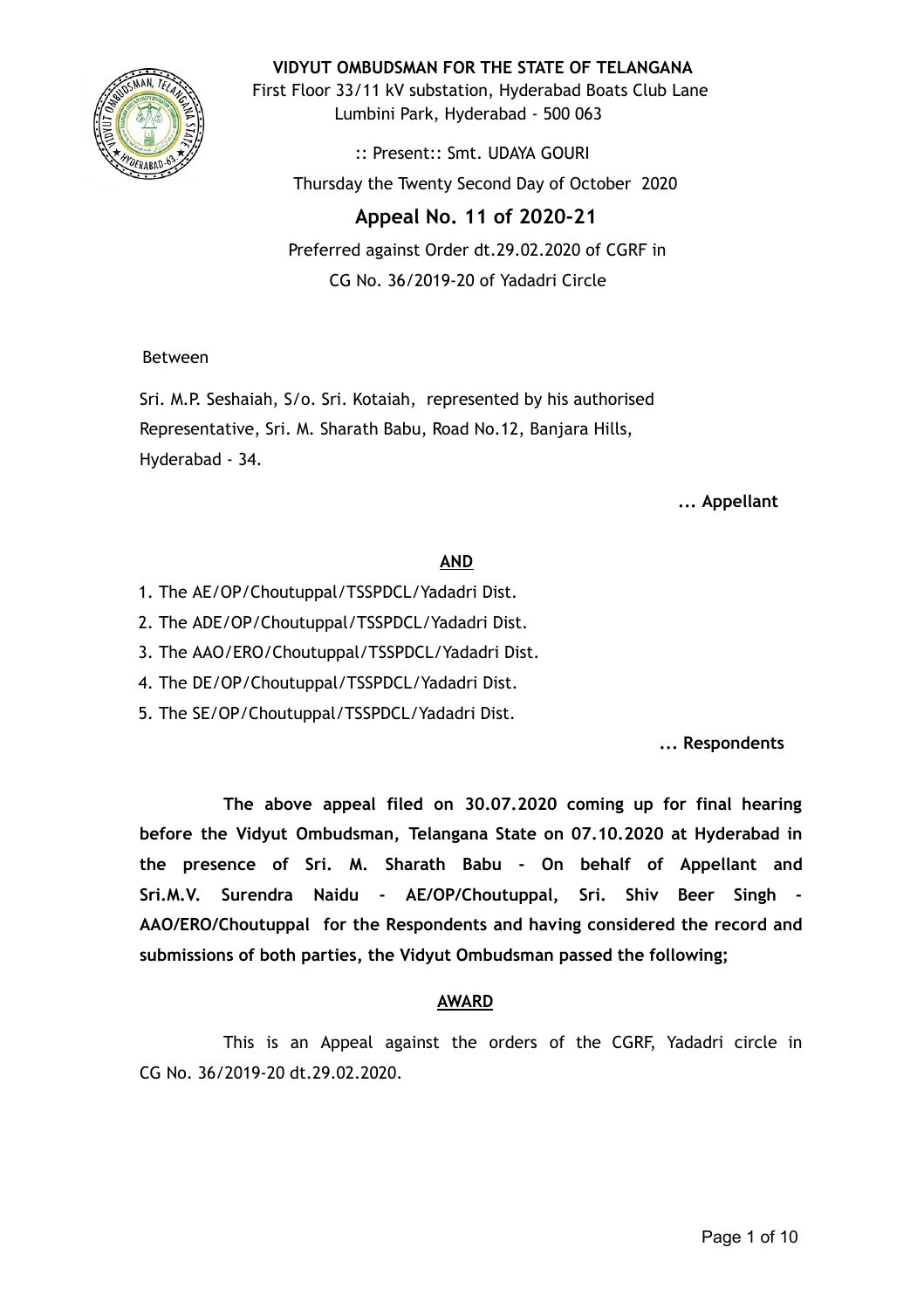### **2.** The written submissions of the Appellant are hereunder:-

Aggrieved by the Award dt.29.02.2020 of the CGRF, the Appellant filed this appeal stating that the Appellant had received a letter No. ADE/OP/CPL/F.No.UDC-OSL/D.No.102/18 dt.19.11.2019 stating that pay an amount of Rs 1,51,263/- towards arrears pending against SC No. 5121300956 within (7) days, failing which the power supply will be discontinued to his link service (no link service number was mentioned in the notice) as per Regulation No. 7 of 2013 and Electricity Act'2003 and for which the Appellant had raised his objection before the ADE/OP/Choutuppal.

That the Agriculture Service Connection No. 5121300956 was released on 31.12.2001 and the bills was raised up to May'2013 under paying category and the service was kept under bill stop status in the month of May'2013 and thereafter the department physically inspected the premises where the said service was supposed to exist and found that there was no transformer or Electricity Meter and no Agricultural Activity was being carried out in such premises for past many years prior to 2015 and as such the Appellant in the year 2015 itself paid an amount of Rs 40,000/- towards full and final settlement subject to condition of closure of service connection and accordingly the officials had received the above said amount under proper acknowledgement vide letter dt.30.07.2015 whereunder they categorically admitted that received the amount and the remaining balance amount will be withdrawn and the service will be dismantled as per the GTCS of TSSPDCL. While the matter stood thus, after a period of five years now again sent a letter dt.19.11.2019 to pay the balance amount and such the Appellant had approached the CGRF-I, Hyderabad and gave complaint on 02.12.2019 and the complaint was registered vide CG No. 36/2019-20/Yadadri Circle, while the matter stood thus, again the Appellant was received another notice dt.19.12.2019 vide Lr.No.505/2019 issued by the AA/ERO/Choutuppal informing the Appellant to pay the balance amount.

It is further submitted that the Appellant had filed all relevant documents pertaining to his grievance before the CGRF-1 and submitted all his above said contentions but the said CGRF did not consider the pleadings of the Appellant and without examining the material available on record erroneously rejected the complaint vide its Award dt.29.02.2020 and aggrieved by the above said rejection award, the Appellant preferred this Appeal for justice.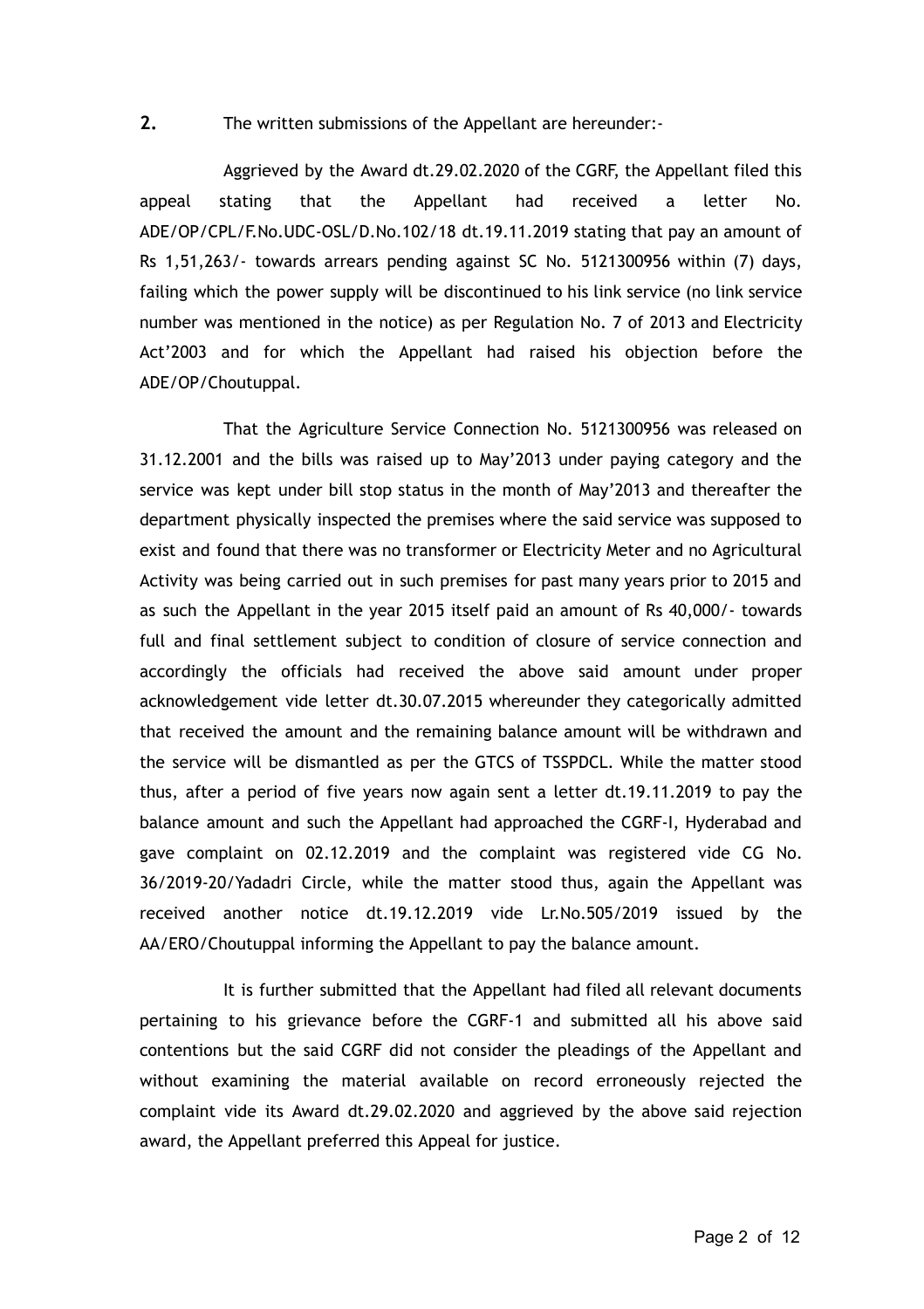### **GROUNDS OF APPEAL**

- a. The Forum Award dt.29.02.2020 passed by the CGRF-1, Hyderabad is perverse,illegal,arbitrary and liable to be set aside.
- b. The CGRF-I, without examining the matter in perspective manner erroneously rejected the complaint failed by the Appellant is totally illegal and arbitrary and liable to be set aside.
- c. The CGRF-I, has miserably failed to consider that the 1st Respondent has received the amount of Rs 40,000/- towards full and final settlement against service connection No. 5121300956 subject to condition of dismantle of connection thereby categorically admitted in his letter dt.30.07.2015 that the balance amount will be withdrawn.
- d. The Respondents wantonly and intentionally after receipt of full and final settlement amount from the Appellant issued notices again for payment of remaining balance amount which is nothing but harassment and contrary to the law.
- e. The AAO/ERO/Choutuppal has stated in his submissions that the Appellant had paid an amount of Rs 40,000/- on 30.07.2015 but this office ERO/Choutuppal formed in July'2017 and old records not available at ERO, which clearly shows the irregularities committed by the Respondents.
- f. The Respondents having kept quiet for a period of 5 years and now issued notice to pay the arrears of amount against service connection in fact which is already settled by paying certain amounts in the year 2015 itself as such the action of the Respondents is not permissible under law.
- g. The CGRF, ought to have seen that the Respondents are not liable to recover the dues from the Appellant shall not cut off the supply of the electricity as it is barred by the limitation as per Section 56(2) of Electricity Act,2003.
- h. The impugned notice dt.19.11.2019 is liable to be set aside issued under Regulation No. 7 of Electricity Supply Code 2013 as the notice did not contain any link service number and as such the disconnection of link service of Ratnam Poultry is nothing but illegal and arbitrary.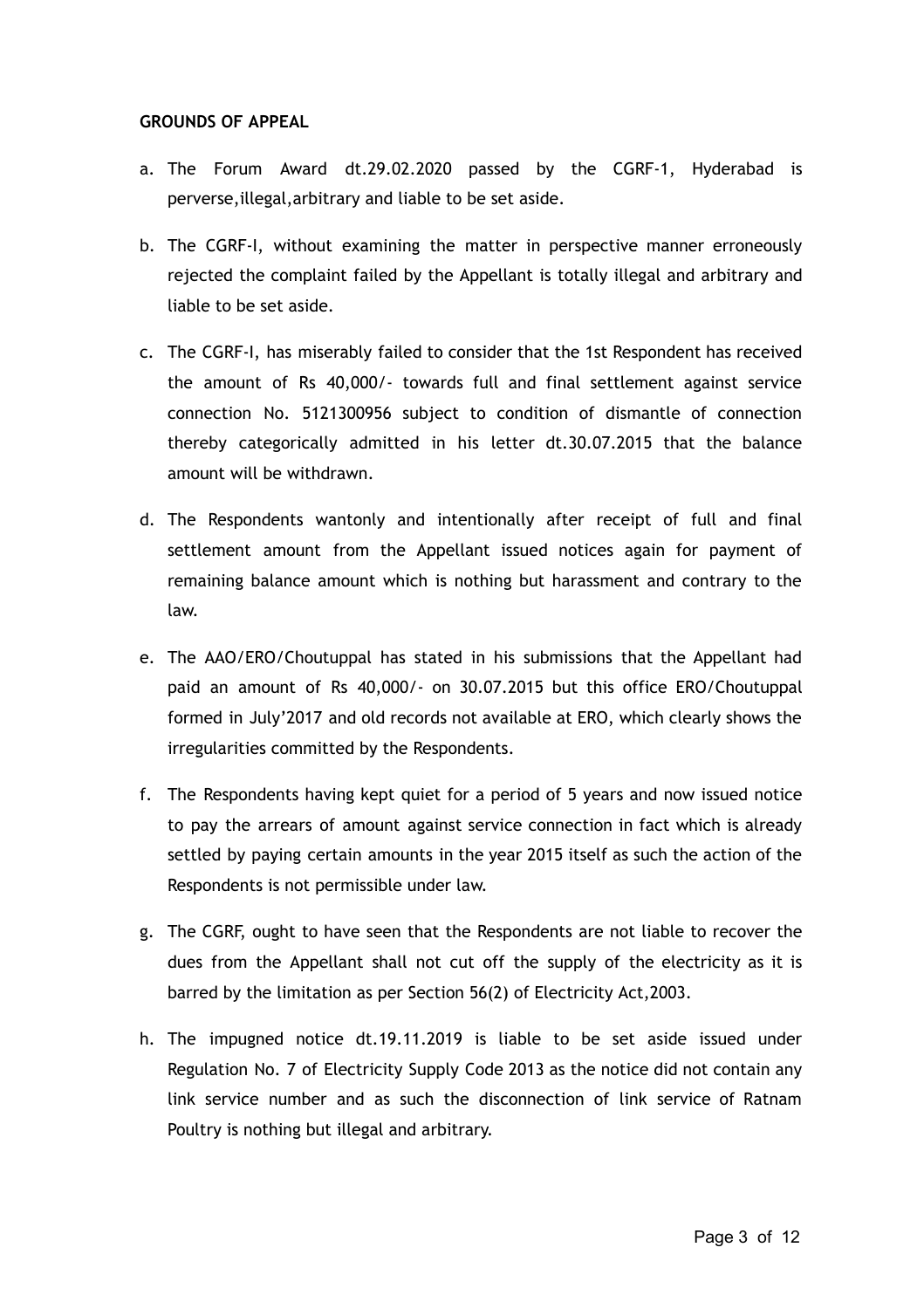- i. The Respondent No.1 himself admitted in his statement that he inspected the site physically and found that there is no bore well existing and as such raising of bills by the Respondents on the alleged agricultural service connection is illegal and arbitrary.
- j. The appellant pleaded before the CGRF that there is no agricultural activity in the land and they had not applied for any new Agricultural service connection but the respondent were released agriculture service connection in the year 2001 without his application and raised demanding bills every month till may 2013 and this fact was not denied by the respondents and as such it is presumed to be admitted fact as per section 58 of the Indian Evidence Act,1872.
- k. The Respondents without disconnecting the agricultural service connection wantonly and intentionally raised the bill even though they received and amount of Rs 40000/- Unde settlement and dismantle of service connection which is nothing but negligence on the part of the respondents on the part of the appellant and as such section 56 of Electricity Act is not applicable to the Appellant.
- l. The Respondents, having kept quite all these years having known very well about the dismantlement of service connection, again issued the impugned notice deliberately to pay the arrears which is nothing but contrary to law.
- m. The CGRF has miserably failed to see that the agricultural service connection stands in the name of Appellant individual capacity and the service connection of the poultry firm stands in the name of company and as such it cannot be treated as link service connection.
- n. For the other grounds that may be urged at the time of hearing.

It is further submitted that during the hearing of grievance of the Appellant before the CGRF, the Respondents disconnected the power supply of M/s. Rathnam Poultry Service No. 1213100724 without any notice and also mentioning anywhere in the impugned notice given to the Appellant and after that the Appellant again approached the Respondents and shown all the relevant documents with respect to dismantle of connection and having gone through those documents, the Respondents again reconnected the power supply to M/s. Rathnam Poultry owing to the nature of poultry business as the power supply is a basic necessity for survival of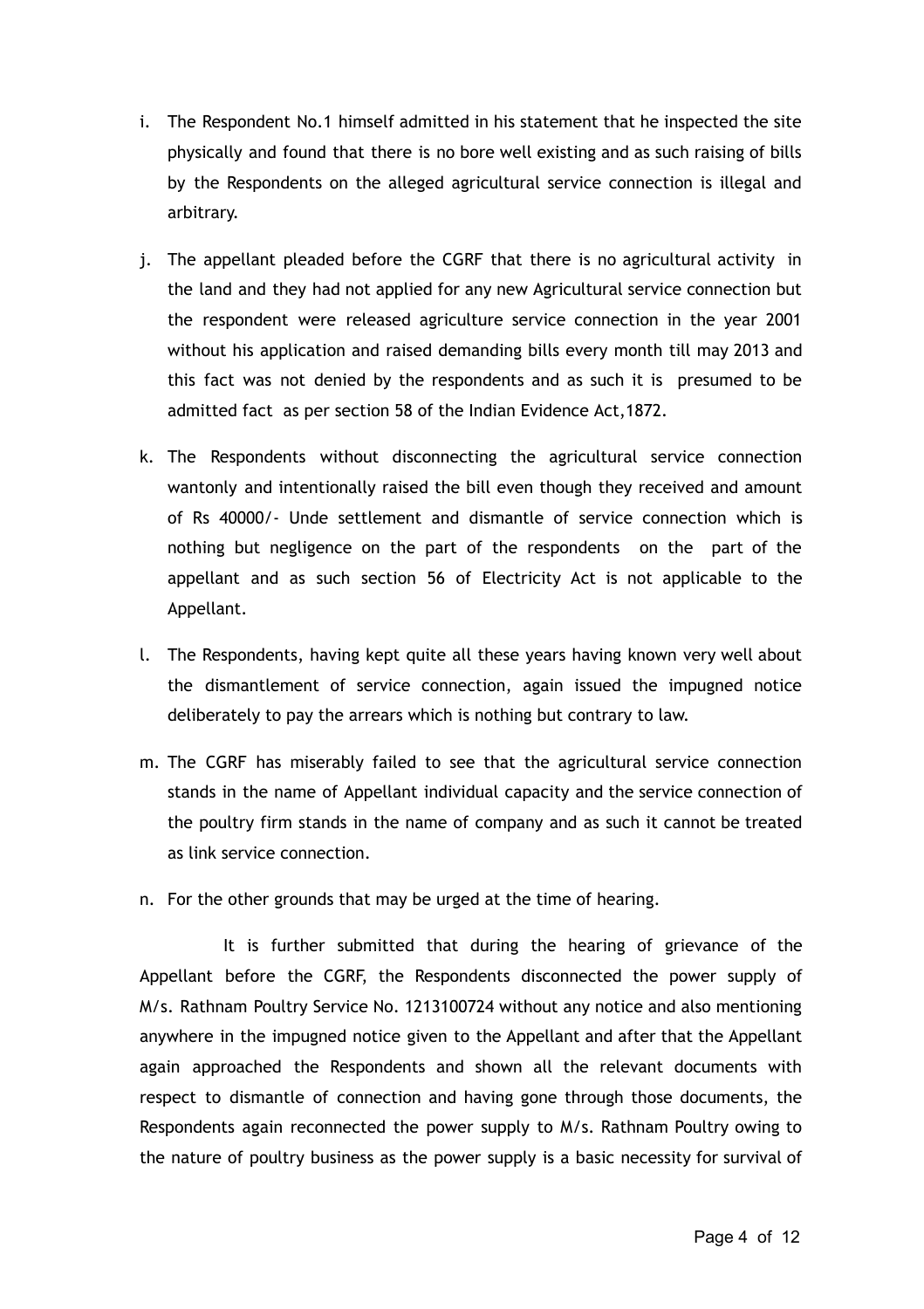birds. In the year 1995 itself the poultry was existing along with the service connection No. 1213100724 and since then the Appellant has been paying the power bill to the Respondent authorities without giving any notice trying to disconnect the power supply to M/s. Ratnam Poultry which is nothing but injustice. If the Respondents disconnect the service connection No. 1213100724 the Appellant will be put to irreparable loss and hardship.

It is further submitted that the Appellant is having about 85 years and senior citizen and suffering from various health issues and due to acts of the Respondents the Appellant has been facing problems.

**LIMITATION:** During the Appeal time period there was a lock down declared by the State Government of Telangana due to Covid-19 pandemic and as such the appeal could not be filed within time and as such the limitation period may be considered by this authority.

**PRAYER:-** It is therefore prayed that this Hon'ble Court may be pleased to set aside the Forum Award dt.29.02.2020 in CG No. 36/2019-20/Yadadri Circle passed by the CGRF-1 and pass such other order or orders as this Hon'ble Court may deem fit and proper in the circumstances of the case.

### **3. Reply of the Respondents.**

The Respondent No.3 submitted his written submissions vide Lr.No.AAO/ERO/CPL/JAO-Billing/SA/CGRF/D.No.227/2020 dt.14.08.2020 stating as follows:-

As per available records of this office the S.C No 5121300956, Cat-5, Malkapur Village of Op/Choutuppal section present status is in 99(i.e bill stop) with an arrear amount of Rs 1,51,063/-(11/2019) before that the service was in status 01(i.e Live) upto 04/2013 with an arrear amount of Rs 1,87,094/- and was kept in 99 status from 05/203.

It is further submitted that the consumer has to pay an amount of Rs 1,51,063/-. The service was released on 12/2001 as per records.

Further it is informed that the consumer paid Rs 40,000/- on 30.7.2015, and the balance amount of Rs 1,51,063/- has to be paid for dismantling the service.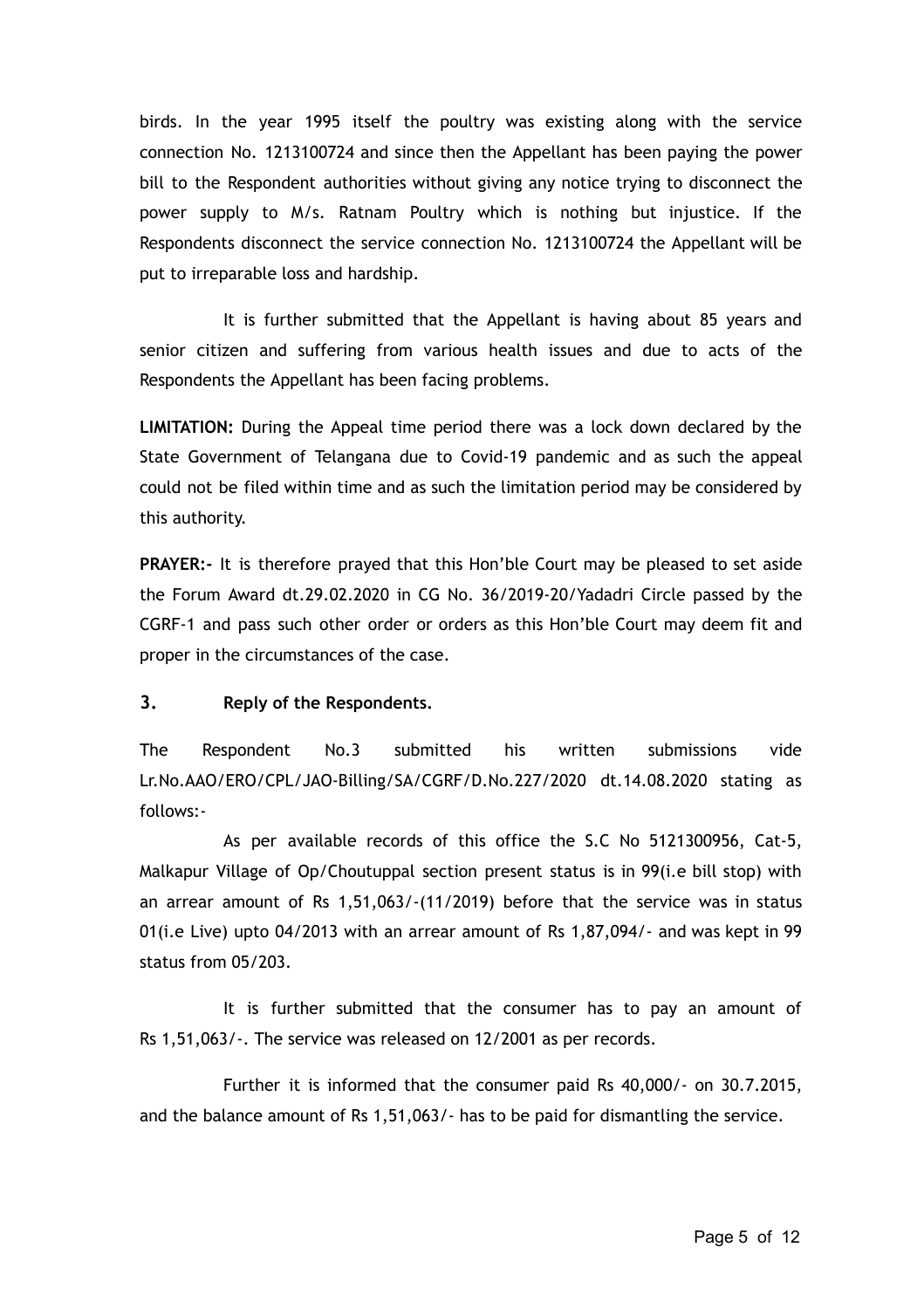**4.** The Respondent No.1 submitted his written submissions vide Lr.No.AE/OP/CTPL/F.No./D.No.189/2020-21 dt.17.08.2020 stating as follows:-

An agriculture service was released in the name of Sri.M.P Sehshaiah bearing SC.No 5121300956 at Malkapur(V) in Choutuppal (M) on 31.12.2001. Also the consumer paid bills till January-2004 (as per records) and the service was under billstop since May-2013 and arrears at the time of billstop was Rs 1,91,063/- but the consumer has paid Rs 40,000/- in July-2015, as the consumer has not paid all the dues, the service was not dismantled.

Also it is advised the consumer either to clear all the dues or produce.

I. White ration card.

II. Latest Income certificate.

III. Land pahani for waiver of bill raised under paying category.

But the consumer neither cleared all dues nor produced the required documents for waiver of demand raised under paying category.

### **5. REJOINDER OF THE APPELLANT:**

I am the Appellant and as well as Authorized signatory of M.P. Seshaiah herein as such I am well acquainted with the facts of the case. The Respondents had filed a report LR.NO.AE/OP/CTPL/F.NO/D.NO/189/2020-21DT:17-08-2020 and Lr.No AAO/APO/CPL/JAO billing/SA/CGRF/D.No 227/2020 dt 14-08-2020 is false, baseless,illegal and arbitrary action of the respondents and I hereby denied the both the reports submitted by the respondents and strict proof of the same.

I submit that I had never received any notice from respondents with regard to reimbursement of electricity bill till July-2015 for dismantlement of SC.No 5121300956.

I further submit that the respondents never advised me to produce the required documents as mentioned below for waiver of demand raised under paying category namely.

I. White ration card.

II. Latest Income certificate.

III. Land pahani for waiver of bill raised under paying category.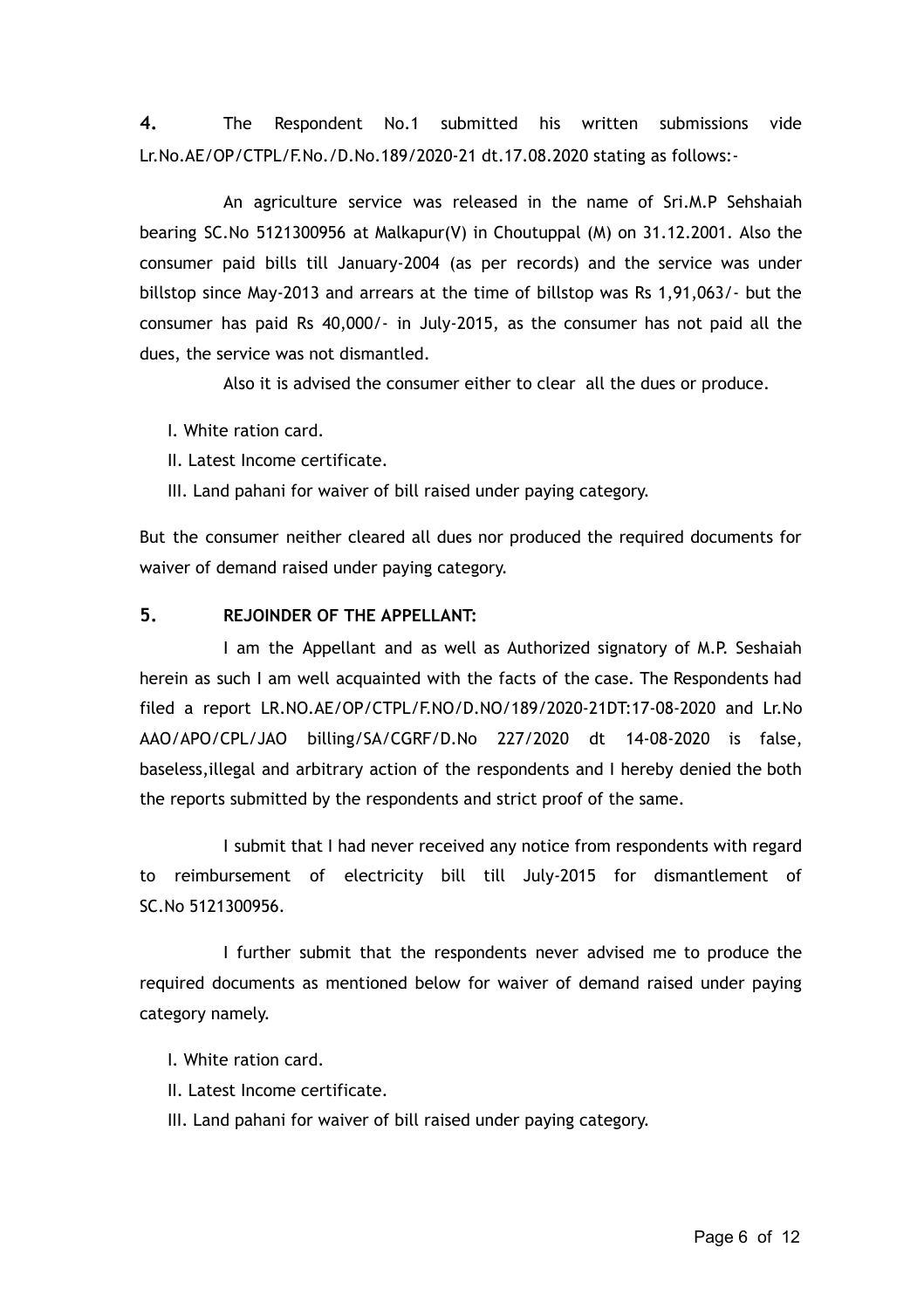I submit that I never received any notices from Respondents for production of the above document at any point of time and manner. I submit that I need not to answer the respondents notice due to the reason that i already filed this appeal before this Honourable Ombudsman upon aggrieved by the Forum Award dated 29-02-2020 passed by the Consumer Grievance Redressal Forum-I, Hyderabad(CGRF) which is perverse illegal, arbitrary and liable to be set aside.

I submit that the respondents are knowingly and wantonly alleging that I had not produced required documents for waiving the electricity bills is not true and it is only invented for the purpose of delaying the proceedings of this case.

It is therefore prayed that this Hon'ble Court may be pleased to reject the content of the report submitted by the Respondents and set aside the Forum Award dt.29.02.2020 in CG No. 36/2019-20/Yadadri Circle passed by the CGRF-I, TSSPDCL and also pass such other order or orders as this Hon'ble authority may deem fit and proper in the circumstances of the case.

#### **Heard both sides.**

**Issues**

**6.** In the face of the said contentions by both sides the following issues are framed:-

1. Whether the demand notice issued by the Respondents to clear the pending arrears of Rs 1,51,063/- against service connection No. 5121300596 is liable to be set aside? and

2. To what extent?

### **Issue No.1**

**7.** Sri. M. P. Seshaiah filed an Appeal through an Advocate pleading to set aside the CGRF order dt 29.2.2020 in CG.No 36/2019-20/Yadadri Circle, in regard to the demand notice issued by the Respondent No.2, ADE/OP/Choutuppal, vide Lr.No. ADE/OP/CPL/F.No.UDC-OSL/D.No.102/19 dt.19.11.2019, wherein it was requested to clear the pending arrears f Rs 1,51,263/-against SC No. 5121300596, failing which power supply to the link service shall be disconnected as per the Regulation 7 of 2013. The CGRF-1, disposed of the said Appeal directing the consumer to pay the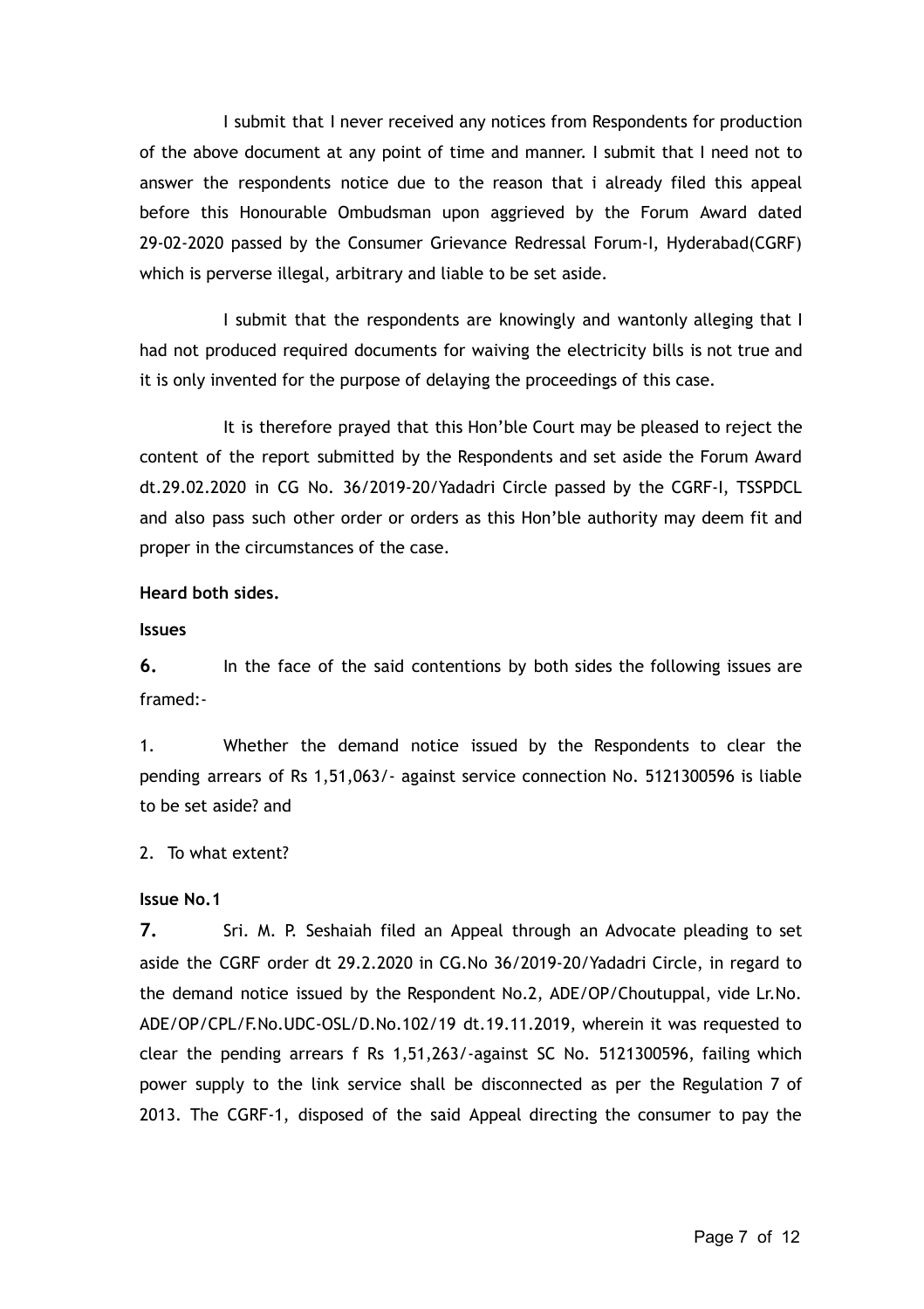arrears outstanding of Rs 1,51,263/- against SC No. 5121300596. That the Forum has no jurisdiction to waive off/withdraw the arrears outstanding.

Notwithstanding the above, the Appellant filed the present Appeal. It is stated that the Agriculture service connection No. 5121300596 was released on 31.12.2001 and the bills were raised upto May'2013 under paying category and the service was kept under "Bill Stop" status from June 2013. The Appellant claimed that thereafter the department physically inspected the premises where the said service was supposed to exist and found that there was no transformer or Electricity Meter and no Agricultural Activity was being carried out in such premises for past many years prior to 2015 and as such the Appellant in the year 2015 itself paid an amount of Rs 40,000/- towards full and final settlement subject to condition of closure of service connection and accordingly the officials had received the above said amount under proper acknowledgement vide letter dt.30.07.2015, wherein they categorically admitted that they have received the amount and the remaining balance amount will be withdrawn and the service will be dismantled as per the GTCS of TSSPDCL. While the matter stood thus, after a period of five years now again Respondents sent a letter dt.19.11.2019, to pay the balance amount of Rs 1,51,263/-vide Lr.No. ADE/OP/CPL/F.No.UDC-OSL/D.No.102/19 dt.19.11.2019. That the Respondents are not liable to recover the dues from the Appellant and shall not cut off the supply of Electricity as it is barred by limitation as per Section 56(2) of Electricity Act'2003. That the impugned notice dt.19.11.2019 is liable to be set aside issued under Regulation No. 7 of Electricity Supply Code 2013, as the notice did not contain any link service number and as such the disconnection of link service of M/s. Ratnam Poultry is nothing but illegal and arbitrary. That the AE/OP/Choutuppal physically inspected the site and found that there is no borewell existing. Further held that the service connection was released in the year 2001, without his application and raised bills every month till 2013, when not denied by the Respondents shall be presumed to be an admitted fact as per Section 58 of Indian Evidence Act'1872.

**8.** The Respondents stated that an agriculture service was released in the name of Sri.M.P Sehshaiah bearing SC.No 5121300956 at Malkapur(V) in Choutuppal (M) on 31.12.2001. Also the consumer paid bills till January-2004 (as per records) and the service was under billstop since May-2013 and arrears at the time of billstop was Rs 1,91,063/- but the consumer has paid Rs 40,000/- in July-2015, as the consumer has not paid all the dues, the service was not dismantled.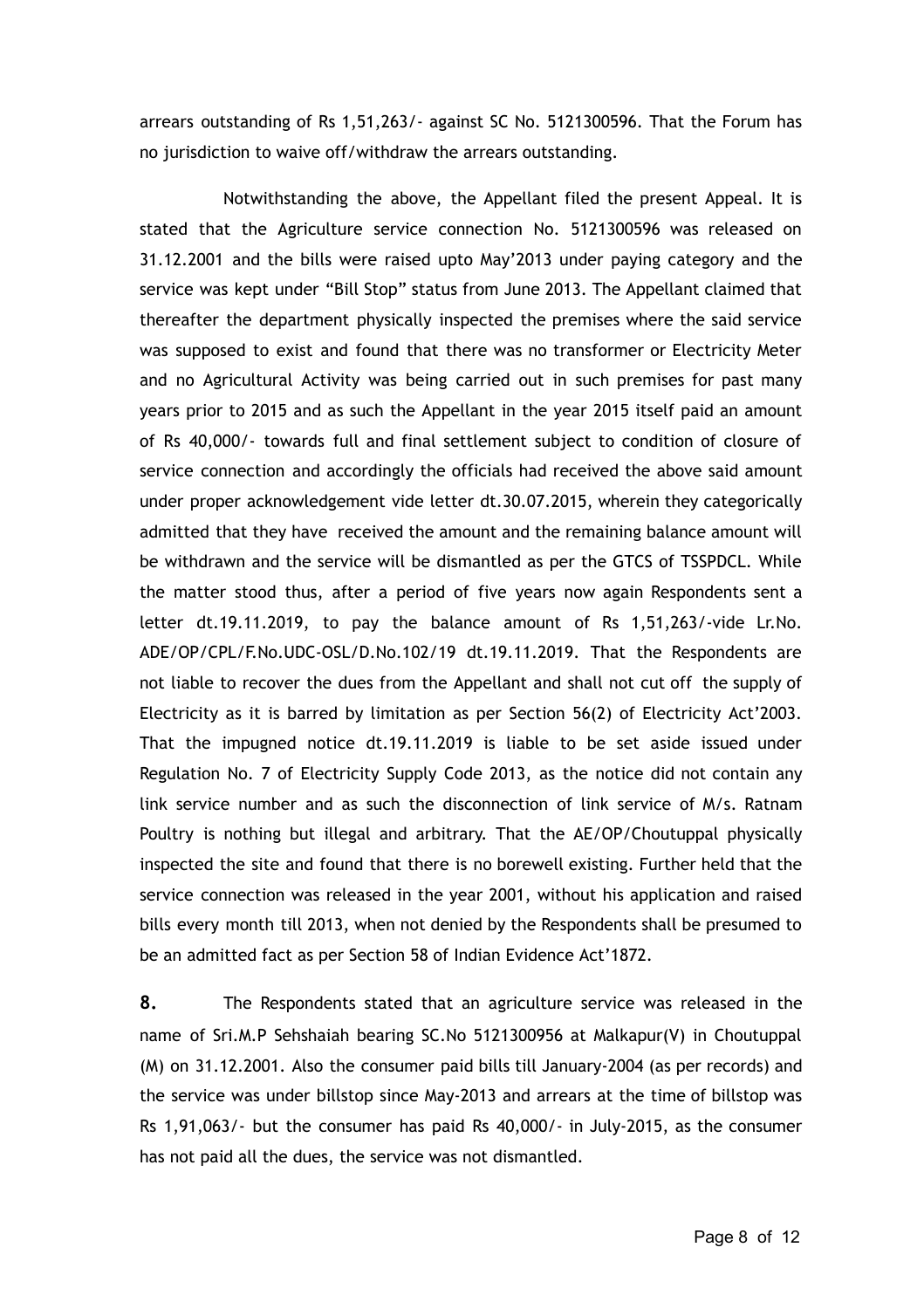Also it is advised the consumer either to clear all the dues or produce.

- I. White ration card.
- II. Latest Income certificate.

III. Land pahani for waiver of bill raised under paying category.

But the consumer neither cleared all dues nor produced the required documents for waiver of demand raised under paying category.

**9.** Admittedly the impugned notice dt.19.11.2019 did not mention the link service connection No. 1213100724, which was addressed to Sri. M.P.Seshaiah, Malkapur (V), Choutuppal (M). The then AE/Choutuppal during the year 2015 addressed a letter to Sri. M.P. Seshaiah, ℅. Ratnam Poultry Pvt. Ltd. Malkapur (V) Choutuppal (M), acknowledged receipt of an amount of Rs 40,000/- vide PR No. 56499301762 dt 30.07.2015 against the service connection No. 5121300956, duly intimating in writing that the remaining balance amount will be withdrawn and the service will be dismantled as per the GTCS. But the service was not dismantled on record and the arrears were also not withdrawn. However it was not made clear that on what basis / Clause of the GTCS, the arrears would be withdrawn. The plea of the Appellant stating that the service connection was released in the year 2001 without their application cannot be admitted when the payments were received against the subject service connection during January'2004 of Rs 2000/- and Rs 40,000/- in July'2015, which shows that there is no substance to deny that the service connection does not belong to the Appellant. In regard to the subject of link service the sale deed document No. 2756/94 and 2755/94 reveals that Ratnam Poultry Pvt. Ltd. belongs to Sri. M.P. Seshaiah, S/o. Kotaiah and hence the agriculture connection SC No. 5121300956 in the name of Sri. M.P. Seshaiah can be treated as the Link service to the connection No.1213100724 of Ratnam Poultry Pvt. Ltd, under Clause 10 of the Regulation no 13.

The Appellant denied the request of the Respondent No.1 who stated that the pending arrears can be cleared through category conversion from paying to free category on production of the following:-

- I. White ration card.
- II. Latest Income certificate.
- III. Land pahani for waiver of bill raised under paying category.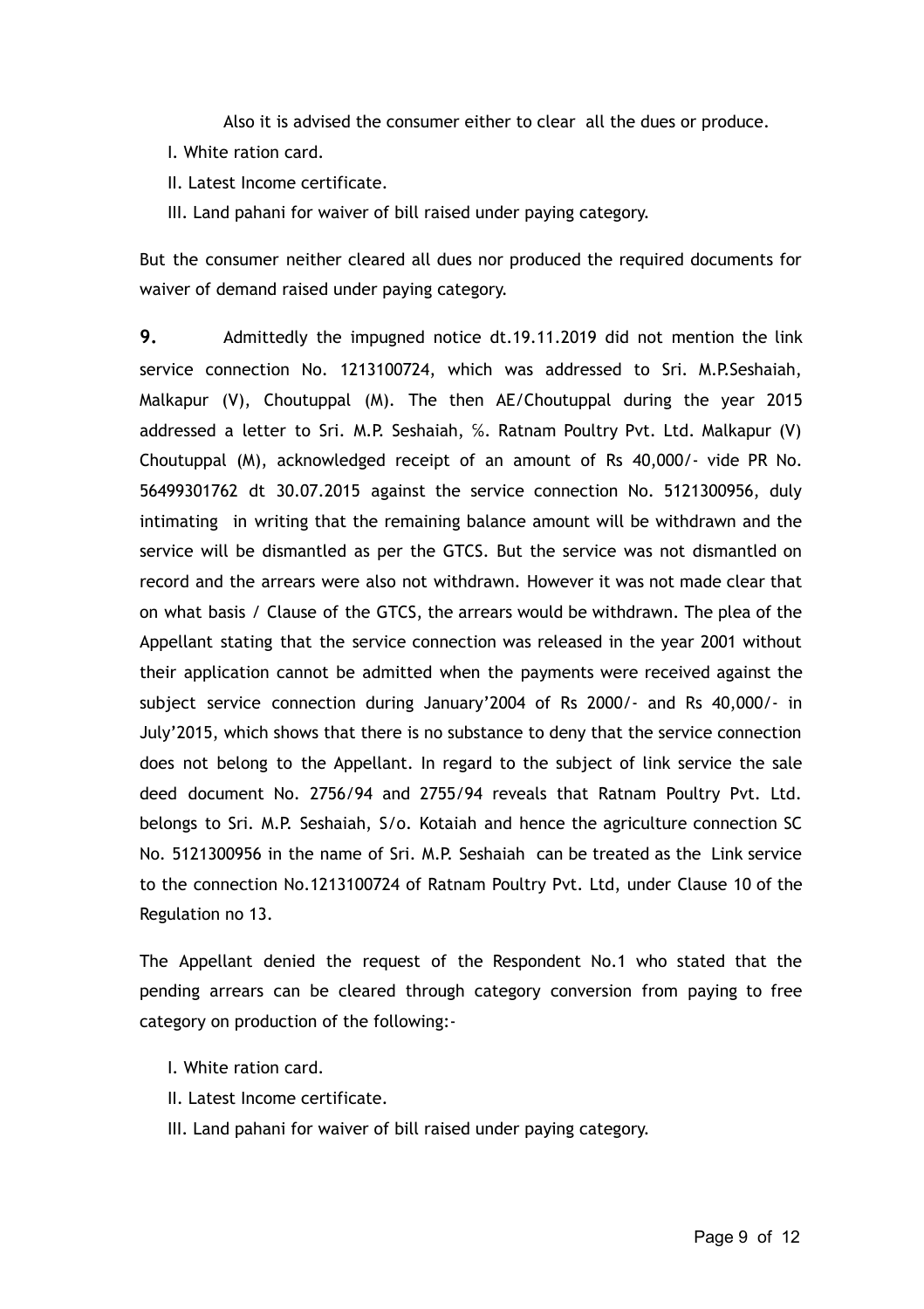Stating that he has not received any such advisory from the Respondent No.1. More so neither produced later, in order to review/withdraw the arrears. Under such scenario the subject service is liable to be billed under paid category, rather than qualifying under free category for withdrawal of the arrears.

**10** . A perusal of the billing details produced by the Respondents of consumption, billing,collection and arrears particulars of SC No. 5121300956, shows that supply date is 31.12.2001, last paid date is 30.07.2015, Category V, Contracted load is 5 HP and the meter Number is Null. The service was kept under "99" Status (Bill stop) from May'2013.

The CGM/Expenditure has given guidelines over billing paid category services for unmetered Agriculture services where rates are not fixed, vide Memo No.CGM(EXP)/GM(REV)/SAO(R)/AglBilling/D.No.1002/07 dt.18.09.2007 which is reproduced here under:-

> CENTRAL POWER DISTRIBUTION COMPANY OF A.P. LIMITED 1st floor:: Opp:Singareni Bhavan::Red Hills::Hyderabad.500 004.

is se

Memo No. CGM(Exp.)/GM(Rev)/SAO®/Agl.billing/D.No.1002/07 Dt.18.9.2007

Sub: APCPDCL - Billing of Agriculture Services other than free power<br>Services - Uniform procedure to be adopted for In-House Billing<br>Certain instructions - Issued.

Ref: Lr.No.CGM(Expr.)/GMF/AO®/Agi./D.No.731 /04 Dt: 28.7.2004.

#### $# # #$

It has come to the notice of the Management that different procedures are<br>being adopted for billing of Agriculture services for arriving at the assessed units where<br>meters are not provided for. To have uniformity in billin

2. Where energy meters are not installed an assessment needs to be made of the<br>units consumed, the following methodology shall be taken for arriving at the assessed

Energy Assessed: Contracted Load x .746 x 0.8 (LF) x 7 hours x 30 days =  $125$  units per<br>H.P.per montl<br>(As per old GTCs Clause No.39.7.4 and new GTCs Clause No.10.3.2.8(Annexure XII(V)) onth.

Amount Assessed: Energy Assessed x Rate as per the Tariff Order (Different for DSM and Non-DSM Consumers)

3. All the Superintending Engineers, Operations are requested to arrange for<br>necessary - modifications in the In-House Billing software for issue of Bills by following<br>uniform procedure as per para 2 above. 3. All the<br>necessary m

Uniform procedure as per pura 2 above.<br>4. The Superintending Engineers, Operation shall ensure that all 1.1. Assesses &<br>Corporate Farmers shall be provided with meters immediately. Till meters are povided.<br>the services may

 $\mathcal{M}$ 

|                                                                                                        | st.                                                                          |
|--------------------------------------------------------------------------------------------------------|------------------------------------------------------------------------------|
|                                                                                                        | Chief General Manager                                                        |
|                                                                                                        |                                                                              |
| $\overline{1}$                                                                                         |                                                                              |
| The Superintending Engineers,                                                                          |                                                                              |
| Operation, APCPDCL.                                                                                    |                                                                              |
|                                                                                                        |                                                                              |
| Copy to S.A.O./Operation/--------------                                                                |                                                                              |
|                                                                                                        |                                                                              |
|                                                                                                        | Copy to the General Manager (I.T.)/APCPDCL/Hyderabad for arranging necessary |
| modifications to the In-House Agriculture Billing software.                                            |                                                                              |
| Copy to CGM/Metro Zone/R.R. Zone/Mint Compound/Hyderabad.<br>Copy to CGM/Commercial/APCPDCL/Hyderabad. |                                                                              |
| Copies to:                                                                                             |                                                                              |
| DEE/Tech. to C.M.D./APCPDCL/Hyderabad.                                                                 |                                                                              |
| P.A., to Director(Finance & RA)/APCPDCL/Hyderabad.                                                     |                                                                              |
| P.A. to Director(Comml. & HR)/APCPDCL/Hyderabad                                                        |                                                                              |
| P.A. to Director(Operation)/APCPDCL/Hyderabord<br>P.A. to Director(Projects & PMM)/APCPDCL/Hyderabad.  |                                                                              |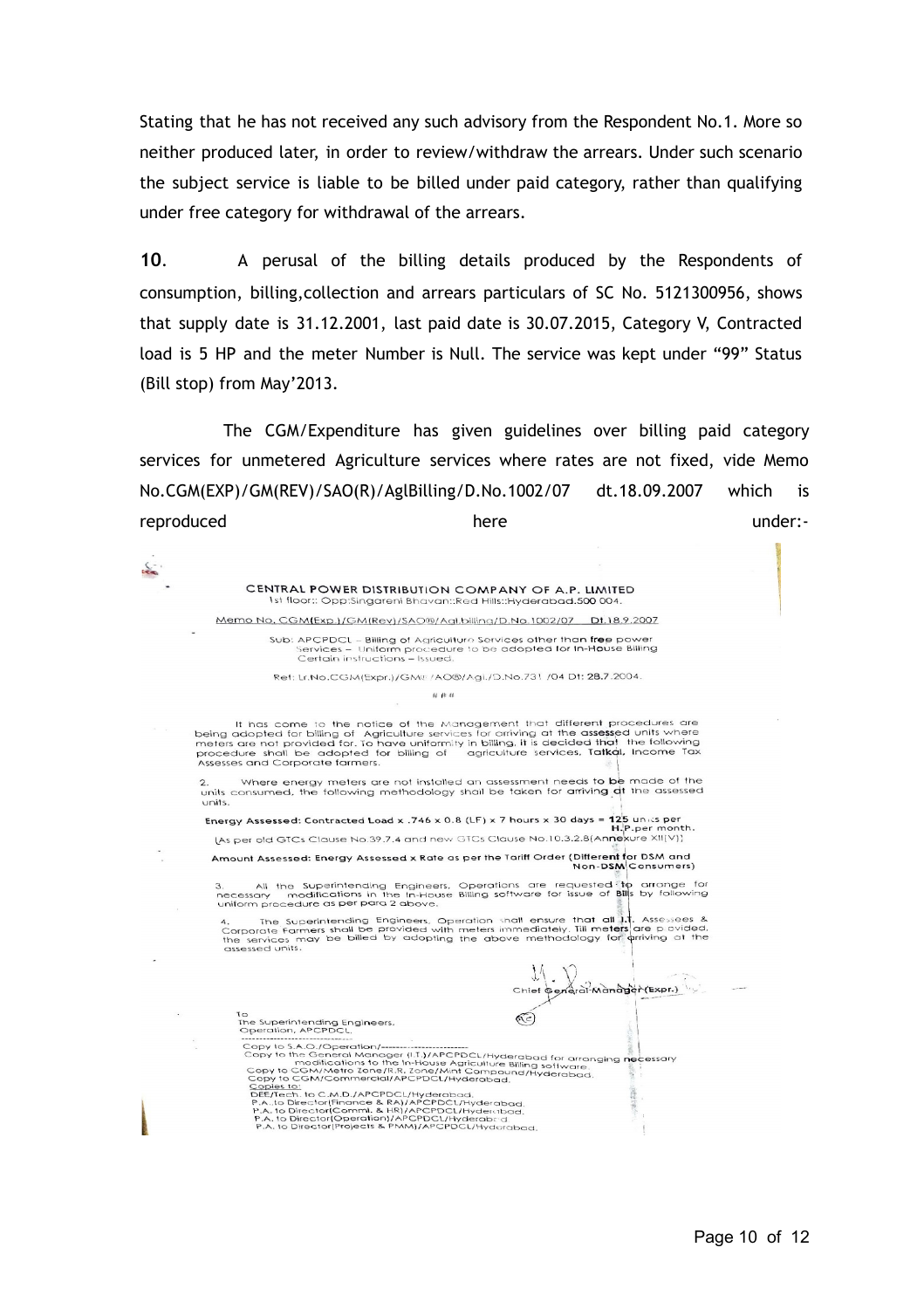As per the above given guidelines the monthly bills were issued for 625 units per month since June 2009 and right from the available billing data i.e. from January 2004 the billing status was shown as under "01" (live) with "0" readings, which shows that the meter is not available, this can also be ascertain from the physical inspection of the AE/Operation and no meter number available in the billing data. Further perusal of the 04/2013 month bill shows that for the 625 units the demand was raised upto Rs 3993/-, but as per the tariff rates of the Tariff Order 2013-14, Rs 2.50 is the rate per unit, which is equal to Rs 1563/- + Rs 30/- (customer charges) = Rs 1593/-. It is not clear how an amount of Rs 3943/-was arrived. Similarly for the months prior to this also there is discrepancy in billing, not correlating when compared with the applicable tariff rates against the paid category under corporate farmers and IT assessee of the Tariff Orders issued by the Hon'ble Commission from time to time. Hence in view of the above, the Respondents are found liable to review the billing once again afresh duly calculating the bills as per the rates against the paid category corporate farmer and IT Assessee under agriculture category and revise the bills as per the yearly corresponding tariff orders.

|                                      | The following is the the tariff rates under paid category for the |  |  |  |  |  |
|--------------------------------------|-------------------------------------------------------------------|--|--|--|--|--|
| Corporate farmers and IT Assessee :- |                                                                   |  |  |  |  |  |

|       |                         | <b>Unit Rate</b>                                         |                                                             |                            |
|-------|-------------------------|----------------------------------------------------------|-------------------------------------------------------------|----------------------------|
| Sl.No | <b>Year Wise Tariff</b> | Cat-5/15<br>Corporate<br>Farmers & IT<br><b>Assesses</b> | Cat- 5/13<br><b>Dryland Farmers</b><br>(Connections >3 Nos) | Customer<br><b>Charges</b> |
|       | 2005-06 to<br>2010-11   | 1.00                                                     | 0.20                                                        | 20                         |
| 2.    | 2011-12                 | 1.50                                                     | 0.30                                                        | 30                         |
| 3.    | 2012-13 to<br>2016-17   | 2.50                                                     | 0.50                                                        | 30                         |
| 4.    | 2017-18                 | 2.50                                                     | $- -$                                                       | 30                         |

The period of the revision of bills as per the applicable tariff rates can be taken from the month of Jan 2004 i.e, availability of the billing data. The revised bills shall be submitted to the Appellant within 15 days from the receipt of this order with a copy to this authority following the procedures laid down in the above said Memo of the CGM/Expenditure, accordingly the Appellant shall pay the amount within 15 days from the date of receipt of the revised demand notice, on non payment of